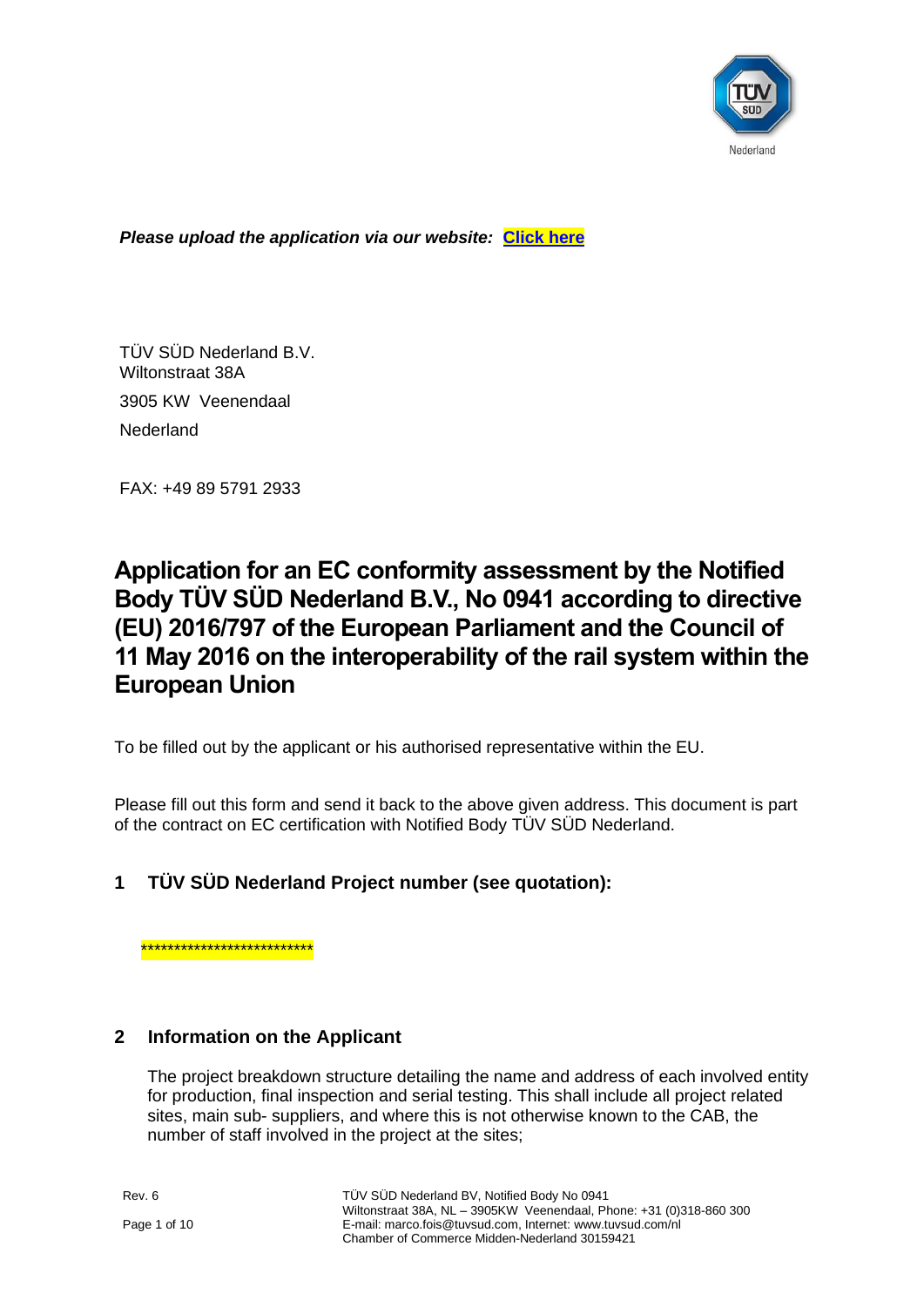

### $2.1$ Name and address of the applicant or "if applicable" the authorised representative

Name of the applicant or if applicable its authorised representative:

\*\*\*\*\*\*\*\*\*\*\*\*\*\*\*\*\*\*\*\*\*\*\*\*\*\*\*

Address of the applicant or if applicable its authorised representative: \*\*\*\*\*\*\*\*\*\*\*\*\*\*\*\*\*\*\*\*\*\*\*\*\*\*

Contact details of the physical person acting as contact point for the applicant or for the authorised representative:

\*\*\*\*\*\*\*\*\*\*\*\*\*\*\*\*\*\*\*\*\*\*\*\*\*\*

#### $2.2$ Company name and address of the involved production site/s

Name and address of the manufacturer(s)

\*\*\*\*\*\*\*\*\*\*\*\*\*\*\*\*\*\*\*\*\*\*\*\*\*\*

For Type 4 and 8.4 certificates (If modules CD, SD, CH1 or SH1 are involved)

Project breakdown structure detailing the name and the address of each involved entity for production, final inspection and serial testing. This shall include all project related sites, main sub-suppliers and the number of staff involved in the project at the sites

\*\*\*\*\*\*\*\*\*\*\*\*\*\*\*\*\*\*\*\*\*\*\*\*\*\*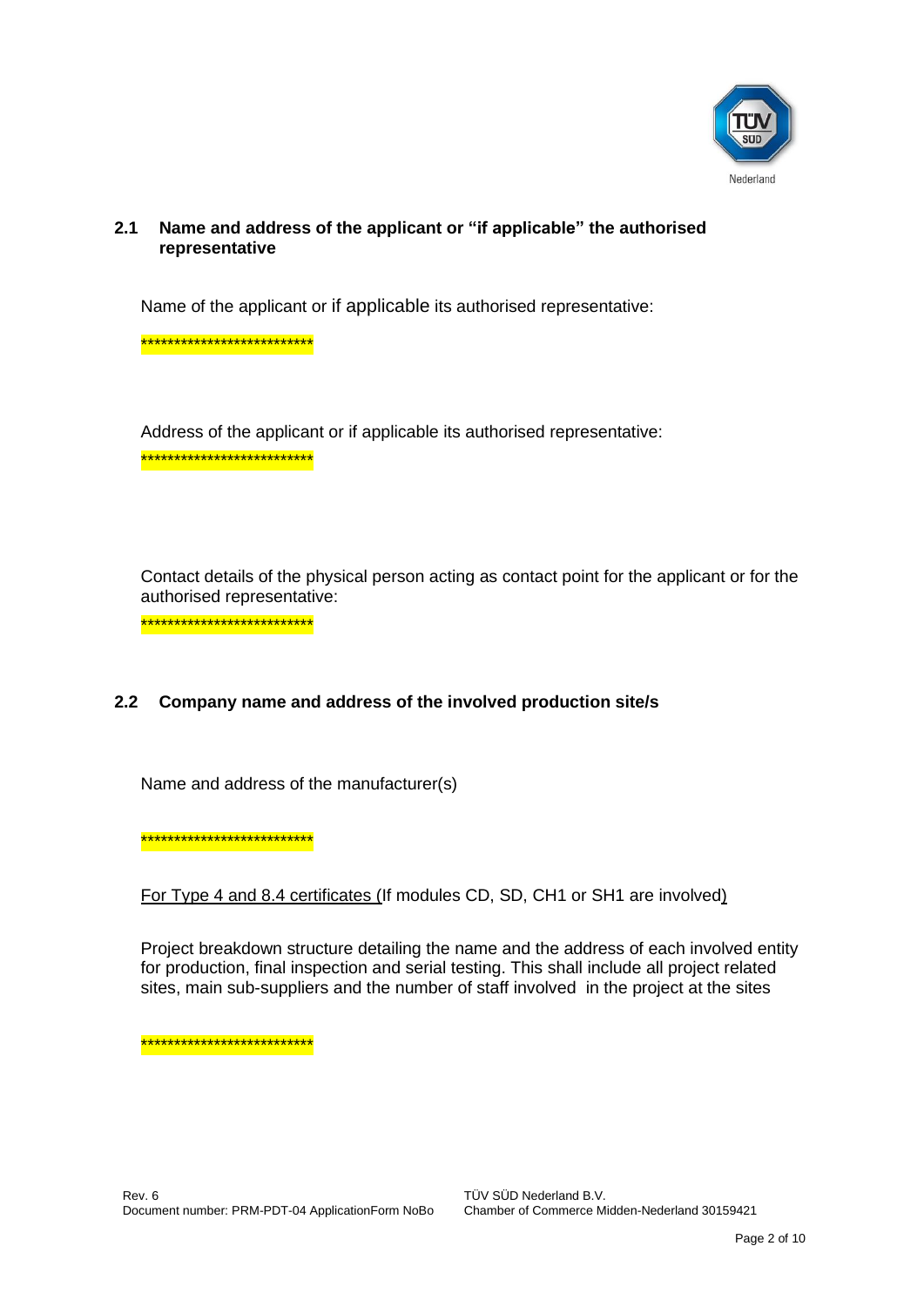

For H-type modules only

Name and address of the designer(s), testing body(ies) and verification and validation body(ies)

\*\*\*\*\*\*\*\*\*\*\*\*\*\*\*\*\*\*\*\*\*\*\*\*\*\*

# **3 Technical Specification(s) for Interoperability to be applied (incl. version)**

Note: By default, the version at the time of application applies. If other versions shall apply, please indicate the version below the table.

## **3.1 Subsystem Rolling Stock**

| <b>Conventional and High Speed</b> |                                |                                                                                                 |  |  |
|------------------------------------|--------------------------------|-------------------------------------------------------------------------------------------------|--|--|
|                                    | LOG <sub>8</sub><br><b>PAS</b> | Regulation (EU) 1302/2014 as amended<br>Rolling stock - locomotives and passenger rolling stock |  |  |
|                                    | <b>PRM</b>                     | Regulation (EU) 1300/2014 as amended<br><b>Persons of Reduced Mobility</b>                      |  |  |
|                                    | <b>SRT</b>                     | Regulation (EU) 1303/2014 as amended<br><b>Safety in Railway Tunnels</b>                        |  |  |
| <b>Conventional Rail</b>           |                                |                                                                                                 |  |  |
|                                    | <b>WAG</b>                     | Regulation (EU) 321/2013/EU as amended<br>Rolling stock - freight wagons                        |  |  |
|                                    | <b>NOI</b>                     | Regulation (EU) 1304/2014 as amended<br><b>Rolling Stock - Noise</b>                            |  |  |

In case the applicant or his/her authorized representative requires a certification according to a withdrawn TSI or to a TSI with a different set of amendments than the actual one please list the corresponding TSI here:

\*\*\*\*\*\*\*\*\*\*\*\*\*\*\*\*\*\*\*\*\*\*\*\*\*\*

 $\Box$ The applicant or his/her authorized representative is aware about the fact that either special conditions of the actual valid TSI related the use of a withdrawn TSI shall be fulfilled or a derogation of the authority has to be required by the applicant or his/her authorized representative.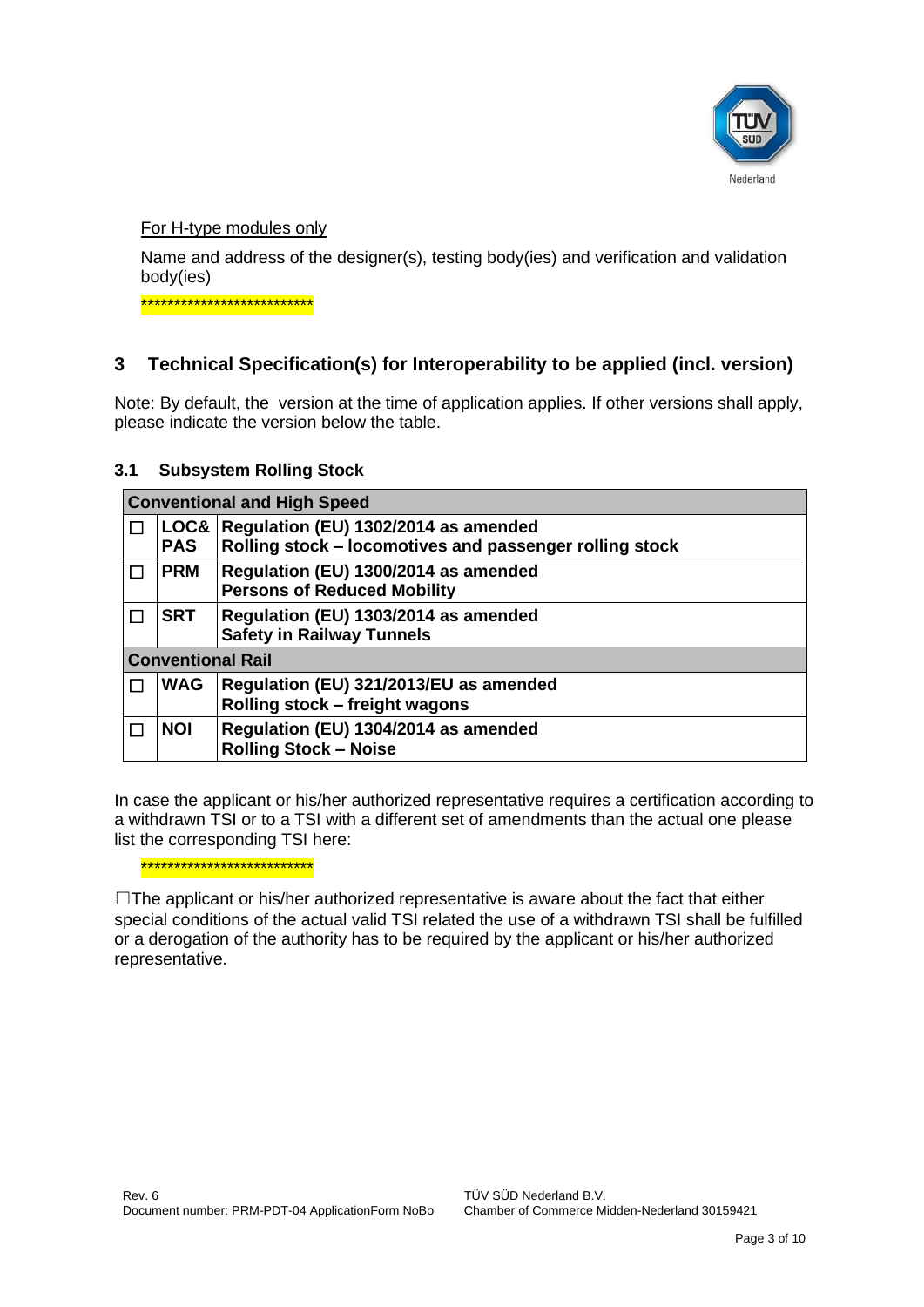

## **3.2 Subsystem Infrastructure**

| <b>Conventional and High Speed</b> |            |                                                                                  |  |  |
|------------------------------------|------------|----------------------------------------------------------------------------------|--|--|
|                                    | <b>INF</b> | Regulation (EU) 1299/2014 as amended<br><b>Infrastucture</b>                     |  |  |
|                                    | <b>SRT</b> | Regulation (EU) 1303/2014 as amended<br><b>Safety in Railway Tunnels</b>         |  |  |
|                                    |            | PRM   Regulation (EU) 1300/2014 as amended<br><b>Persons of Reduced Mobility</b> |  |  |

In case the applicant or his/her authorised representative requires a certification according to a withdrawn TSI or to a TSI with a different set of amendments than the actual one please list the corresponding TSI here:

\*\*\*\*\*\*\*\*\*\*\*\*\*\*\*\*\*\*\*\*\*\*\*\*\*\*

 $\Box$ The applicant or his/her authorised representative is aware about the fact that either special conditions of the actual valid TSI related the use of a withdrawn TSI shall be fulfilled or a derogation of the authority has to be required by the applicant or his/her authorised representative.

## **3.3 Subsystem Energy**

| <b>Conventional and High Speed</b> |  |                                                             |
|------------------------------------|--|-------------------------------------------------------------|
| П                                  |  | ENE   Regulation (EU) 1301/2014 as amended<br><b>Energy</b> |
|                                    |  | SRT   Regulation (EU) 1303/2014 as amended                  |
|                                    |  | <b>Safety in Railway Tunnels</b>                            |

In case the applicant or his/her authorised representative requires a certification according to a withdrawn TSI or to a TSI with a different set of amendments than the actual one please list the corresponding TSI here:

\*\*\*\*\*\*\*\*\*\*\*\*\*\*\*\*\*\*\*\*\*\*\*\*\*\*

 $\Box$ The applicant or his/her authorised representative is aware about the fact that either special conditions of the actual valid TSI related the use of a withdrawn TSI shall be fulfilled or a derogation of the authority has to be required by the applicant or his/her authorised representative.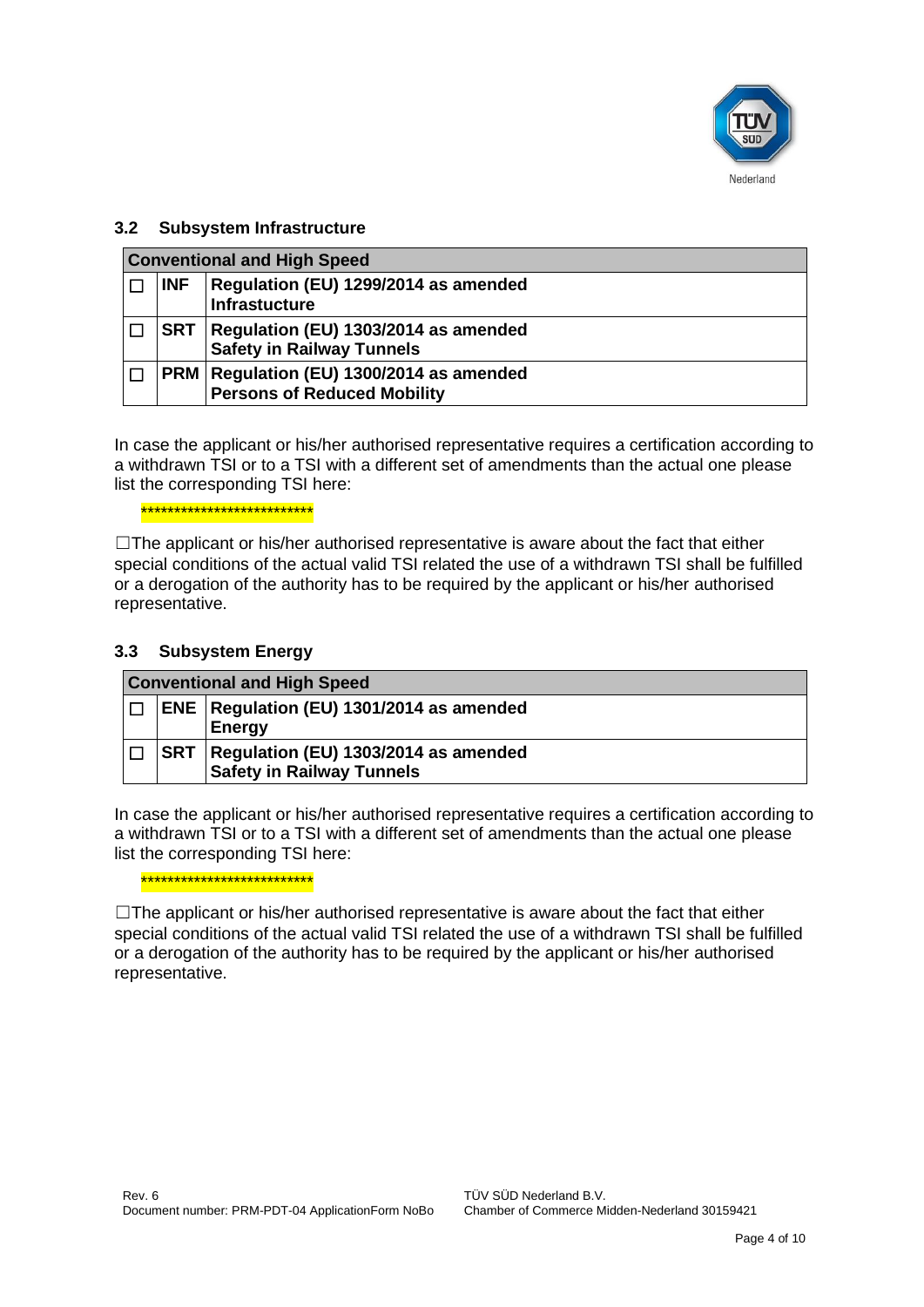

## 3.4 Subsystems Control-Command and Signalling

| <b>Conventional and High Speed</b> |  |                                                                                    |  |  |
|------------------------------------|--|------------------------------------------------------------------------------------|--|--|
|                                    |  | CCS   Regulation (EU) 2016/919<br><b>Control-Command and Signalling as amended</b> |  |  |
|                                    |  | CCS   Set of specifications #1 (according to Regulation (EU) 2016/919)             |  |  |
|                                    |  | CCS Set of specifications # 2 (according to Regulation (EU) 2016/919)              |  |  |
|                                    |  | CCS   Set of specifications #3 (according to Regulation (EU) 2016/919)             |  |  |

In case the applicant or his/her authorised representative requires a certification according to a withdrawn TSI or to a TSI with a different set of amendments or a different set of specifications than the actual one please list the corresponding TSI here:

## \*\*\*\*\*\*\*\*\*\*\*\*\*\*\*\*\*\*\*\*\*\*\*\*\*\*

 $\Box$  The applicant or his/her authorised representative is aware about the fact that either special conditions of the actual valid TSI related the use of a withdrawn TSI shall be fulfilled or a derogation of the authority has to be required by the applicant or his/her authorised representative.

Please provide any available derogations or list the expected derogations.

#### 4 Language version of the TSI/s which shall be used for certification:

 $\Box$  English  $\Box$  German  $\Box$  Dutch  $\Box$  other (please specify):

\*\*\*\*\*\*\*\*\*\*\*\*\*\*\*\*\*\*\*\*\*\*\*

### 5 Language/s of the certificate/s or ISV/s required by the applicant (single choice):

Main language (regards also the reports referenced in the certificate/s or ISV/s):

 $\Box$  English  $\Box$  German  $\Box$  Dutch  $\Box$  other (please specify):

## \*\*\*\*\*\*\*\*\*\*\*\*\*\*\*\*\*\*\*\*\*\*\*\*\*\*

Translation language/s of certificate/s or ISV/s (only if contractually covered):

\*\*\*\*\*\*\*\*\*\*\*\*\*\*\*\*\*\*\*\*\*\*\*\*\*\*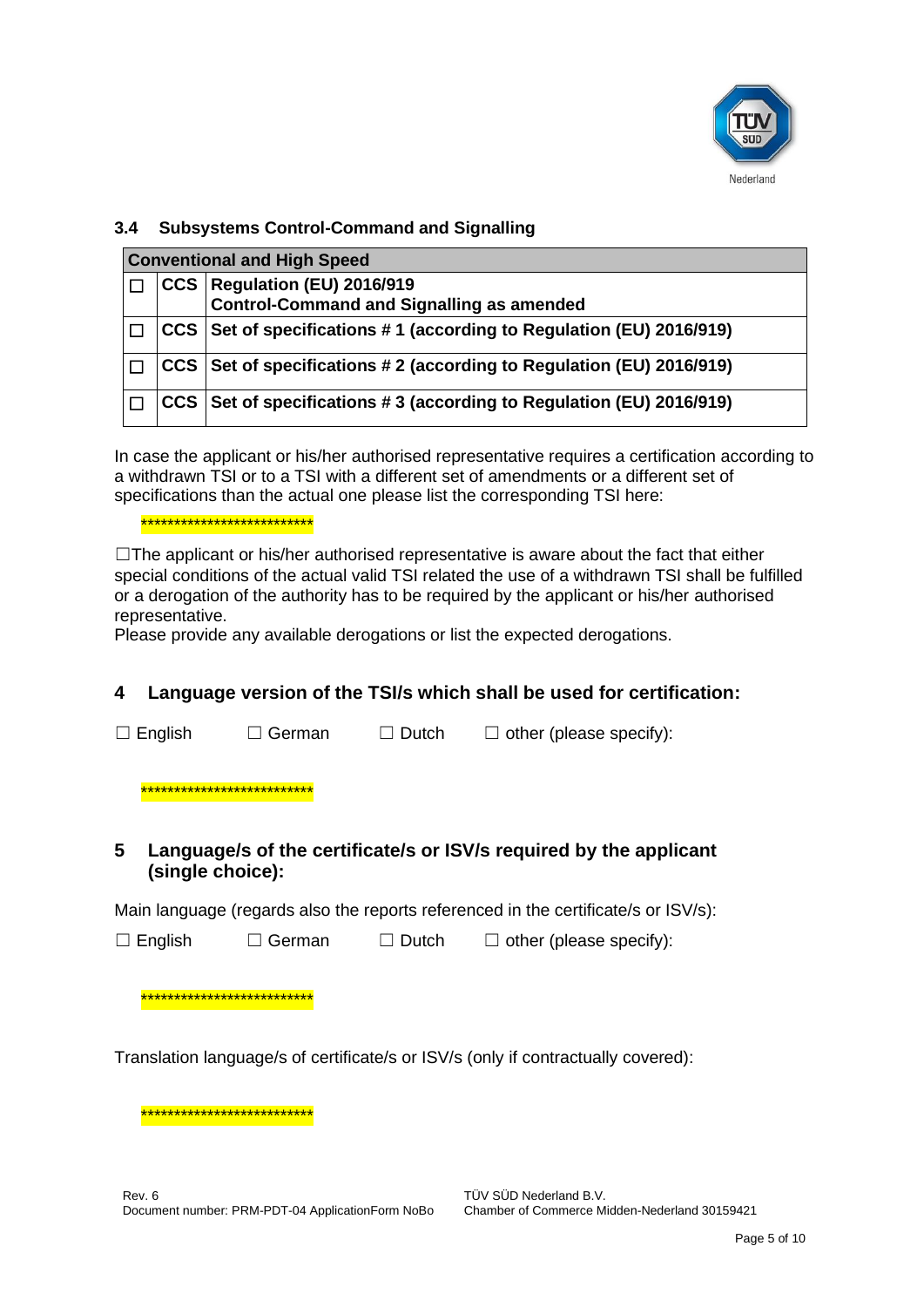

# Modules **Interoperability Constituents** A / **CA** Internal production control A1 /  $CA1$   $\Box$  Internal production control plus product verification by individual examination (here: product verification by Notified Body) A2/ **CA2**  $\Box$  Internal production control plus product verification at random intervals (here: product verification by Notified Body)  $B / CB$   $\Box$  EC-type examination C / **CC** □ □ Conformity to type based on internal production control D / **CD**  $\Box$  Conformity to type based on quality management system of the production process  $F / CF$   $\Box$  Conformity to type based on product verification H1 / **CH**  $\Box$  Conformity based on full quality management system H2 / **CH1**  $\Box$  Conformity based on full quality management system plus design examination  $V / CV$   $\Box$  Type validation by in-service experience (suitability for use) Modules **Subsystem SB**  $\Box$  EC-type examination **SD**  $\Box$  EC verification based on quality management system of the production process **SF** □ EC verification based on product verification **SG** □ □ EC verification based on unit verification  $SH2 / SH1 \Box$  EC verification based on full quality management system plus design examination

# **6 Choice of modules for verification (Module / Module combination):**

# **7 Scope of verification process according to nomenclature of TSI**

## **7.1 General:**

□Interoperability constituent

☐Group of interoperability constituents (GIC)

☐Subsystem

□If CCS: on-board

☐If CCS: trackside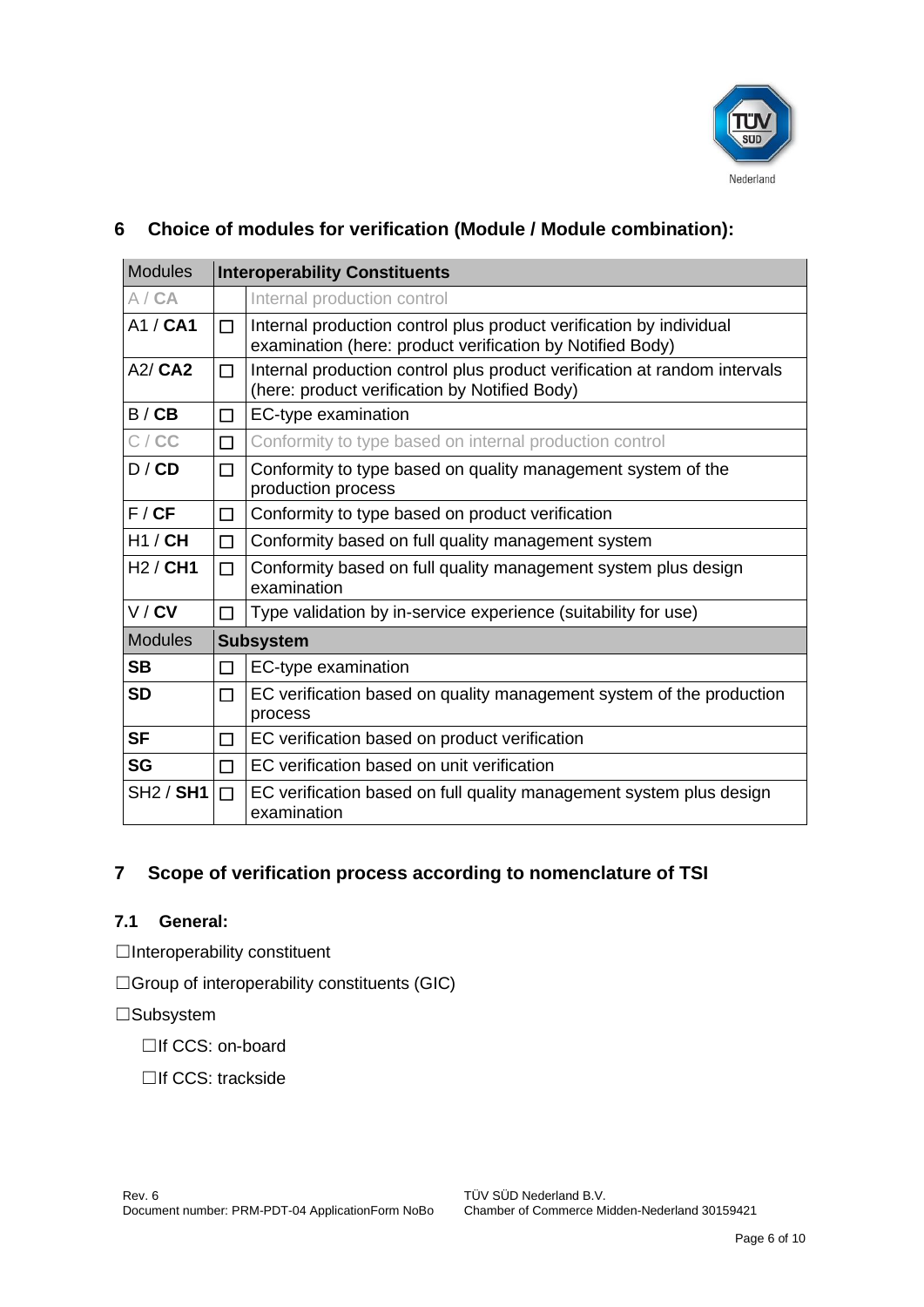

### $7.2$ Upgrade, renewal or modification of an existing type:

Please specify the details of the upgrade or modification and their relation to the TSI requirements:

\*\*\*\*\*\*\*\*\*\*\*\*\*\*\*\*\*\*\*\*\*\*\*\*\*\*\*\*\*\*

 $\Box$  There is an EC certificate for the original interoperability constituent or subsystem

 $\Box$  If yes: The reason for the new version of the interoperability constituent or subsystem is the removal of TSI relevant deficiencies

National specific cases / environmental conditions for the following countries:  $7.3$ \*\*\*\*\*\*\*\*\*\*\*\*\*\*\*\*\*\*\*\*\*\*\*\*\*\*\*\*\*\*\*

7.4 The following optional TSI requirements shall be included:

\*\*\*\*\*\*\*\*\*\*\*\*\*\*\*\*\*\*\*\*\*\*\*\*\*\*\*\*\*\*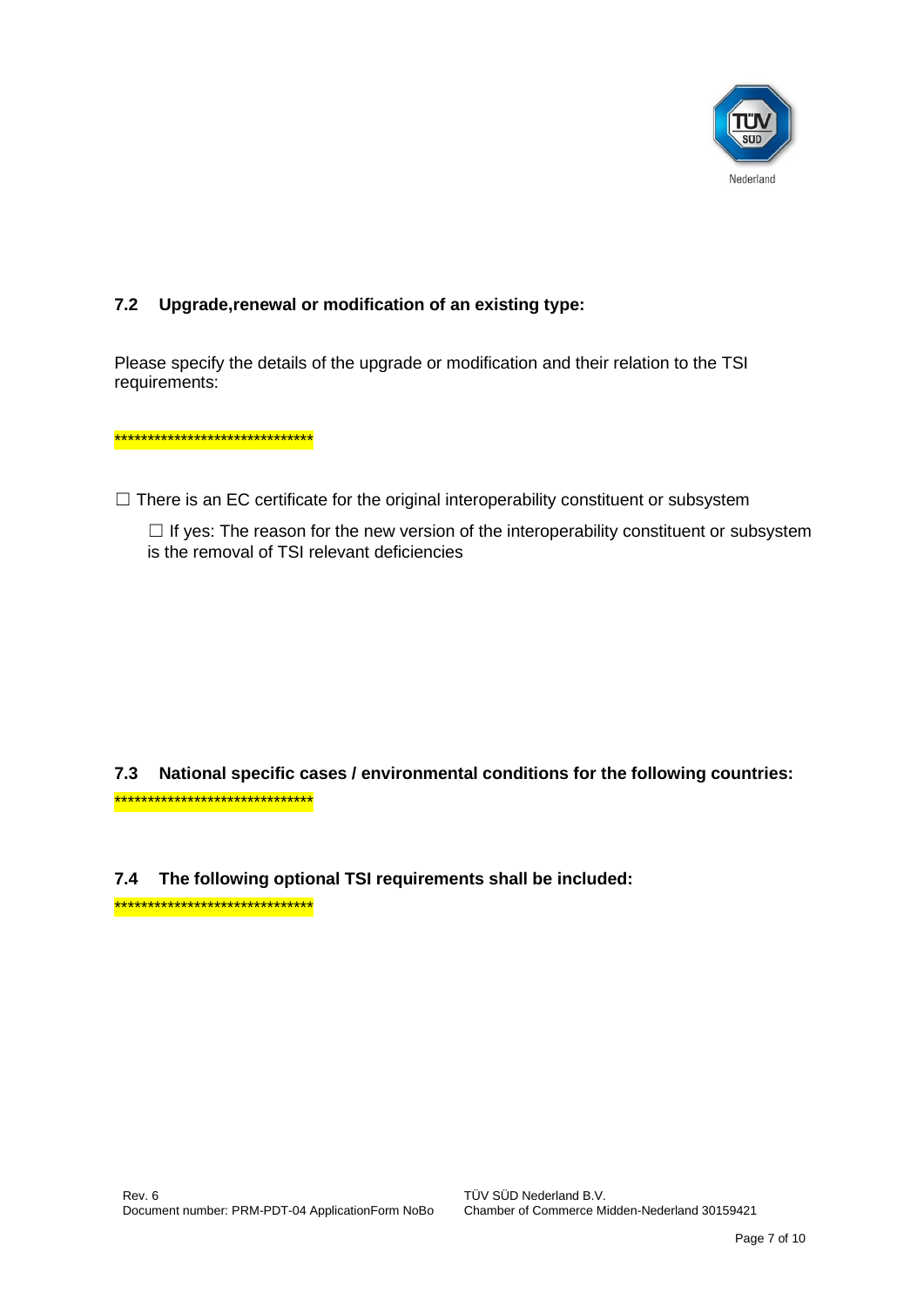

### 8 Information about the product for verification

 $8.1$ Product name / type / version:

[Please specify the object to be certified. On the certificate we will report the same term Specification of an ID number of the product or sub-system is necessary]

### $8.2$ Interoperability Constituents included in the Group of Interoperability Constituents or in the Subsystem (see section 5 of the corresponding TSI):

\*\*\*\*\*\*\*\*\*\*\*\*\*\*\*\*\*\*\*\*\*\*\*\*\*\*\*\*\*\*

#### Multiple operation (only for subsystem Rolling Stock): 8.3

(only with the same vehicle type or with vehicles that are simultaneously evaluated)

\*\*\*\*\*\*\*\*\*\*\*\*\*\*\*\*\*\*\*\*\*\*\*\*\*\*\*\*\*\*

#### $9$ Acceptance of publication of certificate

(only certificate with general specification; Notified Bodies are obliged to do so)

⊠ Yes

10 The contracting entity or its authorised representative within the Community confirms correctness of given information. It is guaranteed that an application for verification of the product has not been sent to any other Notified Body

**X** Yes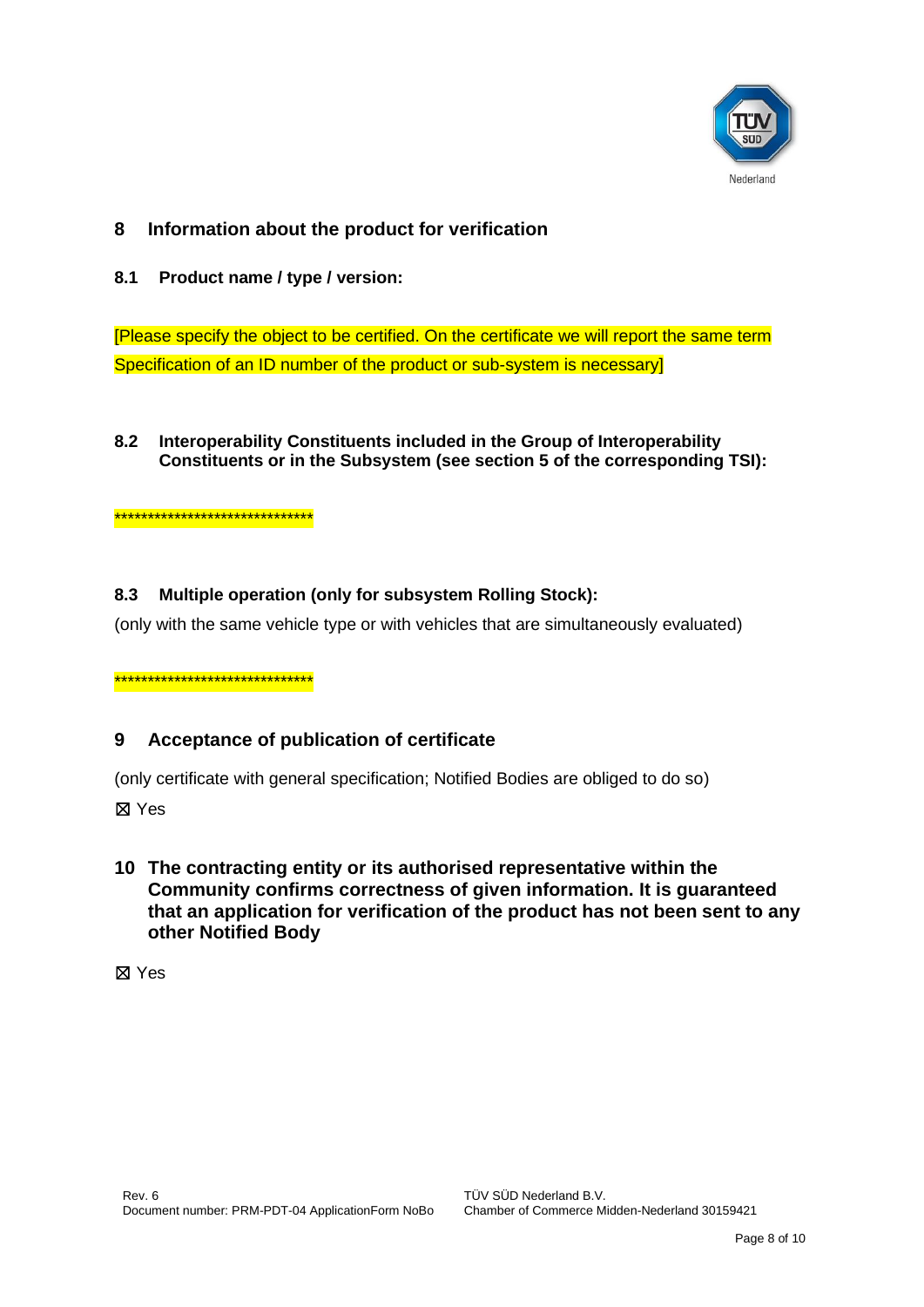

## **11 Any already available certificate, technical file, technical documentation which can be used for this certification process**

## \*\*\*\*\*\*\*\*\*\*\*\*\*\*\*\*\*\*\*\*\*\*\*\*\*\*\*\*\*\*\*\*\*\*\*\*\*

Note: In case of use of ISV's: If ISV Technical Files, ISV Declaration of any preceding Modules or ISV's are not available at time of application, then the intended ISV scope and interfaces shall be precisely defined.

\*\*\*\*\*\*\*\*\*\*\*\*\*\*\*\*\*\*\*\*\*\*\*\*\*\*\*\*\*\*

## **12 By signing this Application the Applicant agrees with the following commitments:**

- a) The Applicant always fulfils the certification requirements (see 3.7 DIN EN ISO/IEC 17065:2012 as far as applicable), including implementing appropriate changes when they are communicated by the certification body (see 7.10 in the aforementioned norm as far as applicable);
- b) if the certification applies to ongoing production, the certified product continues to fulfil the product requirements (see 3.8 in the aforementioned norm as far as applicable);
- c) the Applicant makes all necessary arrangements for
	- 1) the conduct of the evaluation (see 3.3 in the aforementioned norm as far as applicable) and surveillance (if required), including provision for examining documentation and records, and access to the relevant equipment, location(s), area(s), personnel, and Applicant's subcontractors;
	- 2) investigation of complaints;
	- 3) the participation of observers, if applicable;
- d) the Applicant makes claims regarding certification consistent with the scope of certification (see 3.10 in the aforementioned norm as far as applicable);
- e) the Applicant does not use its product certification in such a manner as to bring the certification body into disrepute and does not make any statement regarding its product certification that the certification body may consider misleading or unauthorized;
- f) upon suspension, withdrawal, or termination of certification, the Applicant discontinues its use of all advertising matter that contains any reference thereto and takes action as required by the certification scheme (e.g. the return of certification documents) and takes any other required measure;
- g) if the Applicant provides copies of the certification documents to others, the documents shall be reproduced in their entirety or as specified in the certification scheme;
- h) in making reference to its product certification in communication media such as documents, brochures or advertising, the Applicant complies with the requirements of the certification body or as specified by the certification scheme;
- i) as far as applicable the Applicant complies with any requirements that may be prescribed in the certification scheme relating to the use of marks of conformity, and on